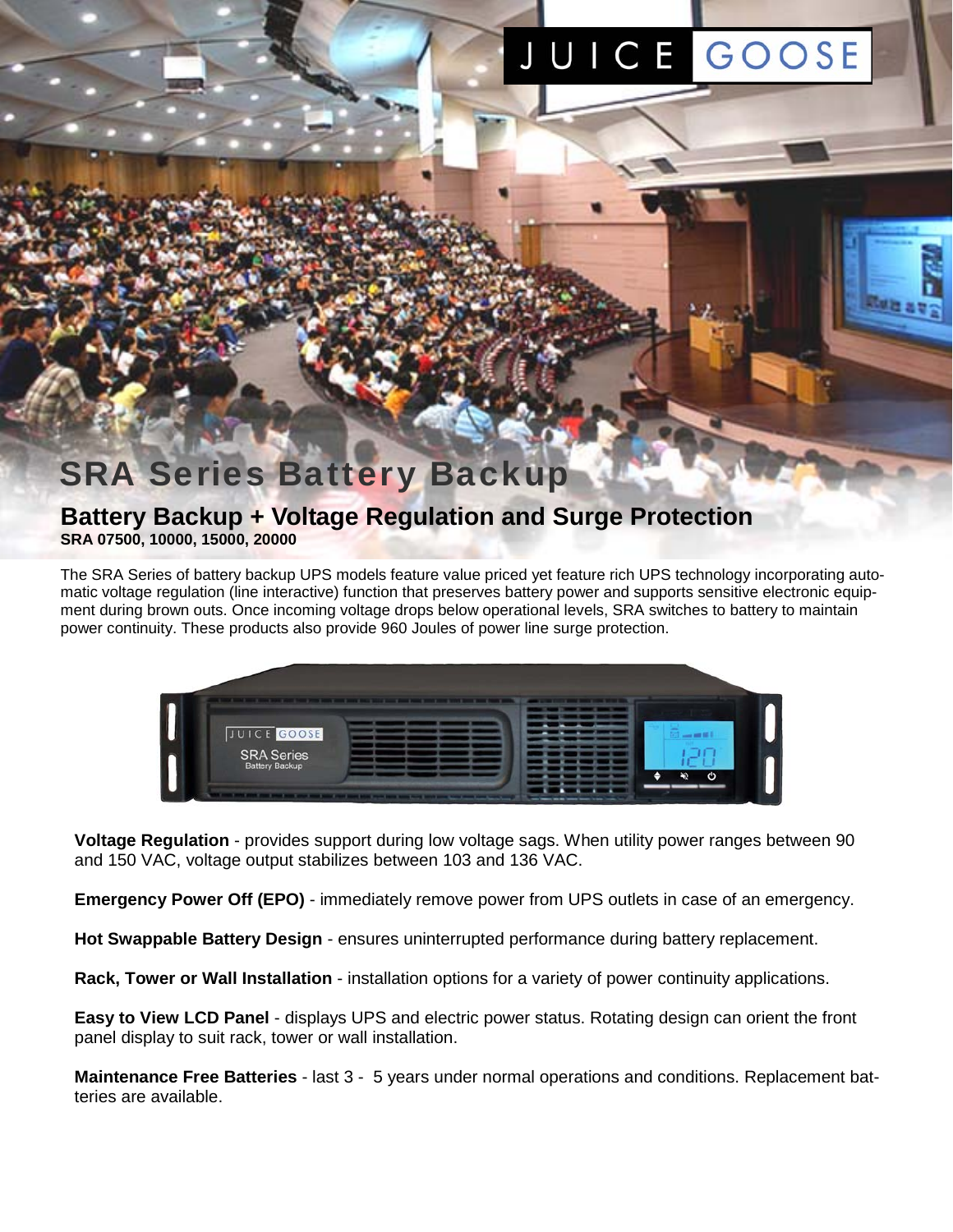









## **Line Interactive UPS Design**

SRA Series voltage regulating models contain important features and reliable quality with advanced UPS technology at an affordable price.

#### **Automatic Voltage Regulation**

Line Interactive circuitry monitors the incoming voltage level and routes current through the appropriate taps on a buck/boost transformer to raise or lower output voltage, improving the performance of powered equipment and extending the usable range of the utility power before switching to battery mode.

This regulation continues to operate when incoming voltage is between 90 and 150 VAC. Regulated output voltage will vary between 103 and 136 VAC.

The product also provides 960 Joules of AC line surge protection.

#### **High Efficiency Protection**

Simulated sine wave output yields excellent overall performance. As with all DC power inverters, this output current contains some levels of harmonic distortion. See the SRA Series owners manual for additional details.

To protect against power overload, the UPS will automatically shut down in1 minute if the current load is 110% of rated maximum and will shut off immediately if the load reaches 150% of rated capacity.

> www.juicegoose.com 713-772-1404

#### **Monitoring**

An easy to read, front panel LCD display provides real-time indication of major system parameters and status, including

- Load Level
- Voltage & Frequency
- UPS Status
- Battery Charge Level
- Estimated Run Time
- Internal or External Fault

| د م |
|-----|
| OUT |
|     |

#### **Emergency Power Off**

The EPO port on the UPS can be connected to an alarm trigger which will turn off outlets in the event of an emergency.

#### **Self Test**

Both automatic and user invoked processes test UPS and battery function to verify proper operation.

#### **Applications**

Voltage regulating UPSs are designed for a broad range of applications with sensitve electronic equipment.

- Broadcast / Streaming
- AV Controllers
- Paging
- **Security**
- Data Network
- Juice Goose **Construction**<br>
Transition to Generator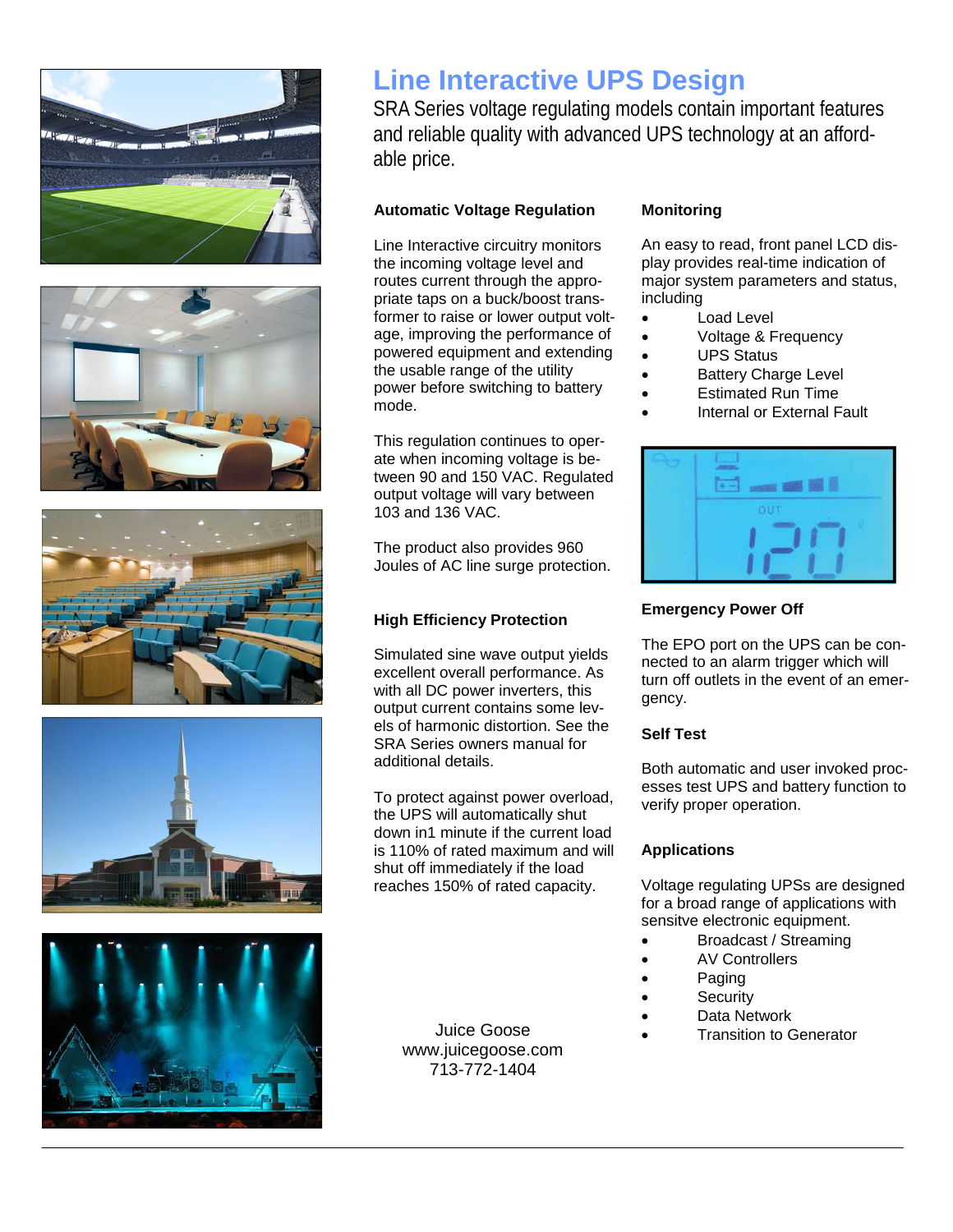## **SRA-7500 to 15000**



## **SRA-20000**



 1. The ten foot input power cord is for connecting the UPS to utility power. Do not use an extension cord with a UPS.

- 2. The input circuit breaker will trip in the event the load exceeds the UPS's power rating.
- 3. Coax connectors are for transient voltage surge suppression for cable modem, CATV converter, DSS receiver or DVR.
- 4. The fan is for ventilation. Note: The fan only operates during the battery mode and the AVR mode.
- 5. The USB Communications Port is for UPS monitoring and control. (Requires 3rd party software.)
- 6. The Battery Backup output receptacles. The output receptacles are electrically wired into two segments to support the "Load Shedding Function" (Labeled Load 1 & Load 2). Note: The load shedding function is not currently available on the SRA Series UPS.
- 7. The Always On Battery Backup output receptacles (Labeled Always On) do not support the "Load Shedding Function". Note: The locking receptacle is only on the SRA 20000 model.
- 8. The option slot is for optional network cards. Check with Juice Goose for availability.
- 9. The rack mount brackets are for mounting the UPS to the rack.
- 10. The RJ11/45 modular connectors are used for transient voltage surge suppression for 10/100/1000 Base-T Network/single line Phone/Fax/Modem.
- 11. The RJ11 EPO (Emergency Power Off) Port is for UPS control. This connection is not for telecommunication use.